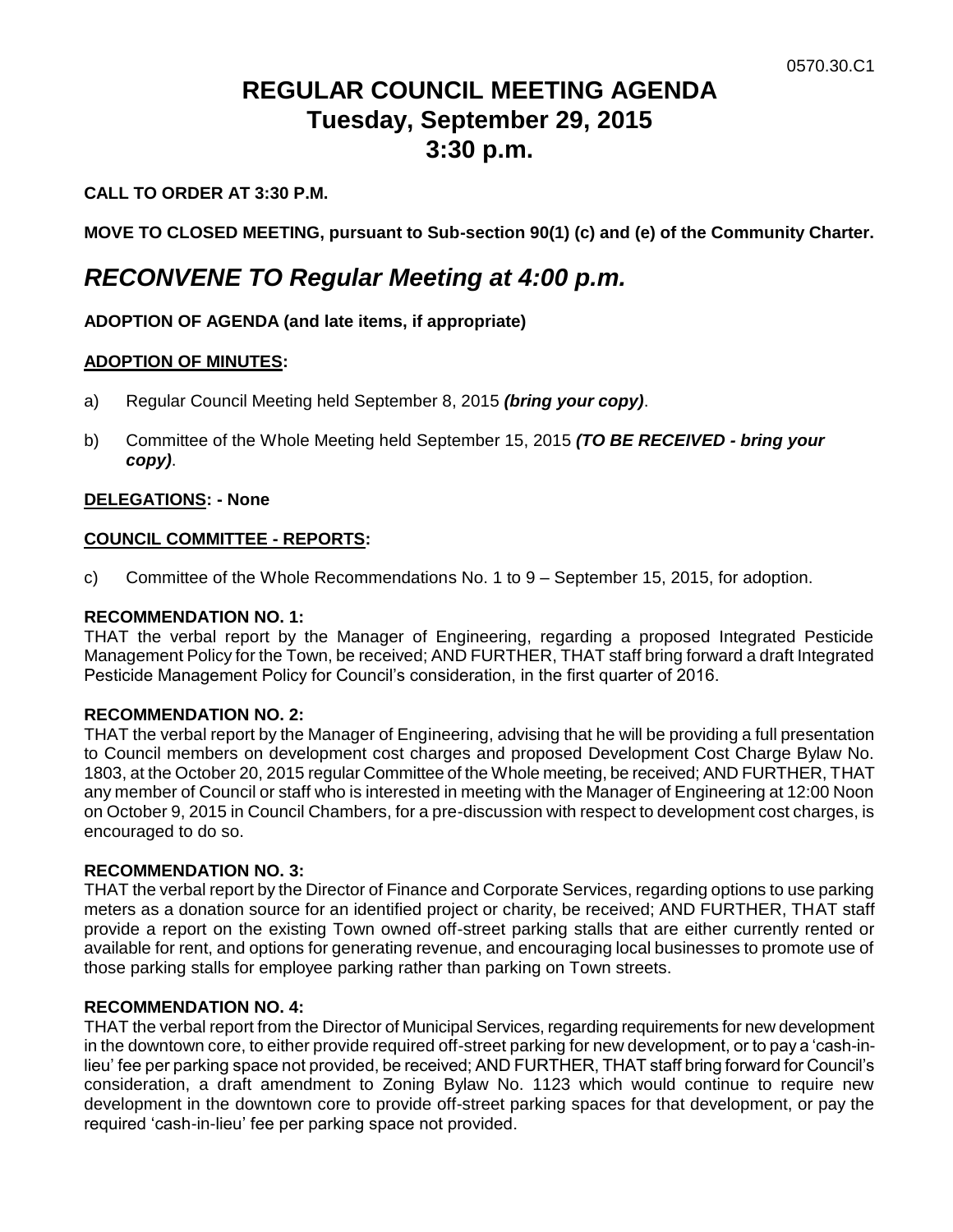# **RECOMMENDATION NO. 5:**

THAT staff is authorized to work within the existing Public Works and Float budgets to purchase two used shipping containers and construct a roof over the two containers at the Town Shop, to provide necessary storage for Public Works and a cover for the Town float; AND FURTHER, THAT should there not be sufficient funds in the 2015 budget to allocate to this project, staff bring forward a recommendation for an amendment to the 2015 budget to accommodate the cost of this project.

# **RECOMMENDATION NO. 6:**

THAT the verbal report by the Director of Municipal Services and Works Superintendent, regarding the proposed purchase of a multi-season dump box and belly-plough for the new tandem dump truck, be received; AND FURTHER, THAT Council authorizes an amendment to increase the 2015 Capital Equipment budget for Public Works by \$20,000.00 to purchase a multi-season dump box and belly-plough for the new tandem dump truck in 2015 rather than in 2016, with these funds being reallocated from the proposed 2016 Capital Equipment budget (identified in the Five Year Financial Plan).

# **RECOMMENDATION NO. 7:**

THAT staff draft a report for Council's consideration, identifying options and costs related to a drop-off location for residents to dispose of grass clippings and yard waste, including security of the site.

# **RECOMMENDATION NO. 8:**

THAT the verbal report by the Works Superintendent, regarding costs to operate the Town's off-leash dog park over the past year, be received.

# **RECOMMENDATION NO. 9:**

THAT the letter from the Public Information Officer, North Idaho Type 3 Incident Management Team, US Forest Service, commending Creston Fire & Rescue Work Experience Firefighter Eric Einagel on his work ethic, creativity, initiative and outside of the box thinking in contributing to the development of an emergency evacuation plan with respect to the Parker Ridge Fire in Northern Idaho this past summer, be received.

# **Pg. Item**

- 4. Ltr #550 from the Creston Valley Hospice Society, requesting a discretionary grant to assist with operating expenses.
- 8. Ltr #569 from the Creston Cubs and Scouts, requesting a donation of sand for their annual sandbag fundraiser.
- 10. Ltr #571 from the Manager of Engineering, re Strategic Community Energy & Emissions Planning (SCEEP) Workshop.
- 12. Ltr #570 from the Local Government Intern, re Youth Engagement Strategy (YES) Select Committee Recommended Committee members.
- 14. Ltr #556 from the Director of Municipal Services, re Drainage Amendment Bylaw No. 1829, 2015.

# **BYLAWS:**

# **Pg. Item**

- 16. Bylaw No. 1829, Drainage Amendment Bylaw *(1st and 2nd Readings)*
- 16A Bylaw No. 1829, Drainage Amendment Bylaw *(3rd Reading)*